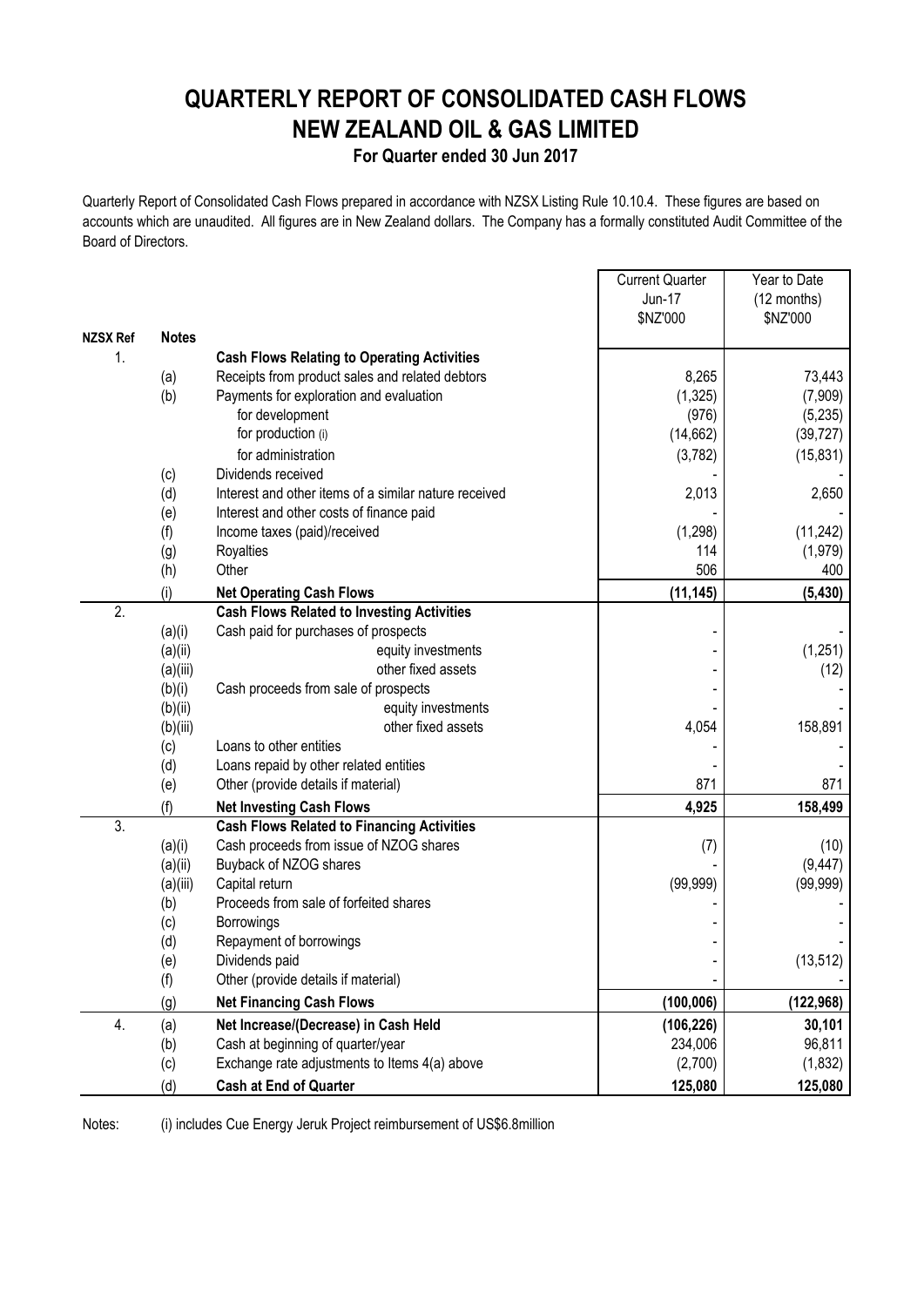# **New Zealand Oil Gas Limited Quarterly Report of Consolidated Cashflows**

| <b>NZSX Ref</b> | <b>Non-Cash Financing and Investing Activities</b>                                                                                                                                                       |       |                                       |                                  |  |  |
|-----------------|----------------------------------------------------------------------------------------------------------------------------------------------------------------------------------------------------------|-------|---------------------------------------|----------------------------------|--|--|
| 5(a)            | Provide details of financing and investing transactions which have had a material effect on consolidated assets<br>and liabilities but did not involve cash flows                                        |       |                                       |                                  |  |  |
|                 | N/A                                                                                                                                                                                                      |       |                                       |                                  |  |  |
| 5(b)            | Provide details of outlays made by other entities to establish or increase their share in projects in which the<br>reporting entity has an interest                                                      |       |                                       |                                  |  |  |
|                 | N/A                                                                                                                                                                                                      |       |                                       |                                  |  |  |
| 6               | <b>Financing Facilities Available</b><br>Provide details of used and unused loan facilities and credit standby arrangements, adding such notes as are<br>necessary for an understanding of the position. |       |                                       |                                  |  |  |
|                 |                                                                                                                                                                                                          | Notes | <b>Amount Available</b><br>\$ million | <b>Amount Used</b><br>\$ million |  |  |
|                 | None                                                                                                                                                                                                     |       | N/A                                   | N/A                              |  |  |
|                 | Notes:                                                                                                                                                                                                   |       |                                       |                                  |  |  |
|                 |                                                                                                                                                                                                          |       |                                       |                                  |  |  |
|                 |                                                                                                                                                                                                          |       |                                       |                                  |  |  |
| 7               | <b>Estimated Outlays for Specified Quarter</b>                                                                                                                                                           |       | <b>Current Quarter</b>                | <b>Following Quarter</b>         |  |  |
|                 |                                                                                                                                                                                                          | Notes | \$NZ'000                              | \$NZ'000                         |  |  |
|                 | Exploration and evaluation                                                                                                                                                                               | 1     | 897                                   | 843                              |  |  |

The outlays to be shown in this column are the estimates made for this quarter in the previous quarterly report. When these estimates differ by more than 15% from the actual outlays reported in Item 1(b) of this report, provide an explanation of the reason(s) for these differences as an attachment to this report.

Development 2 177 177 **Total 1,074 1,020**

#### **Notes:**

- 1. Timing of exploration spend
- 2. Cue Energy production asset development spend higher than planned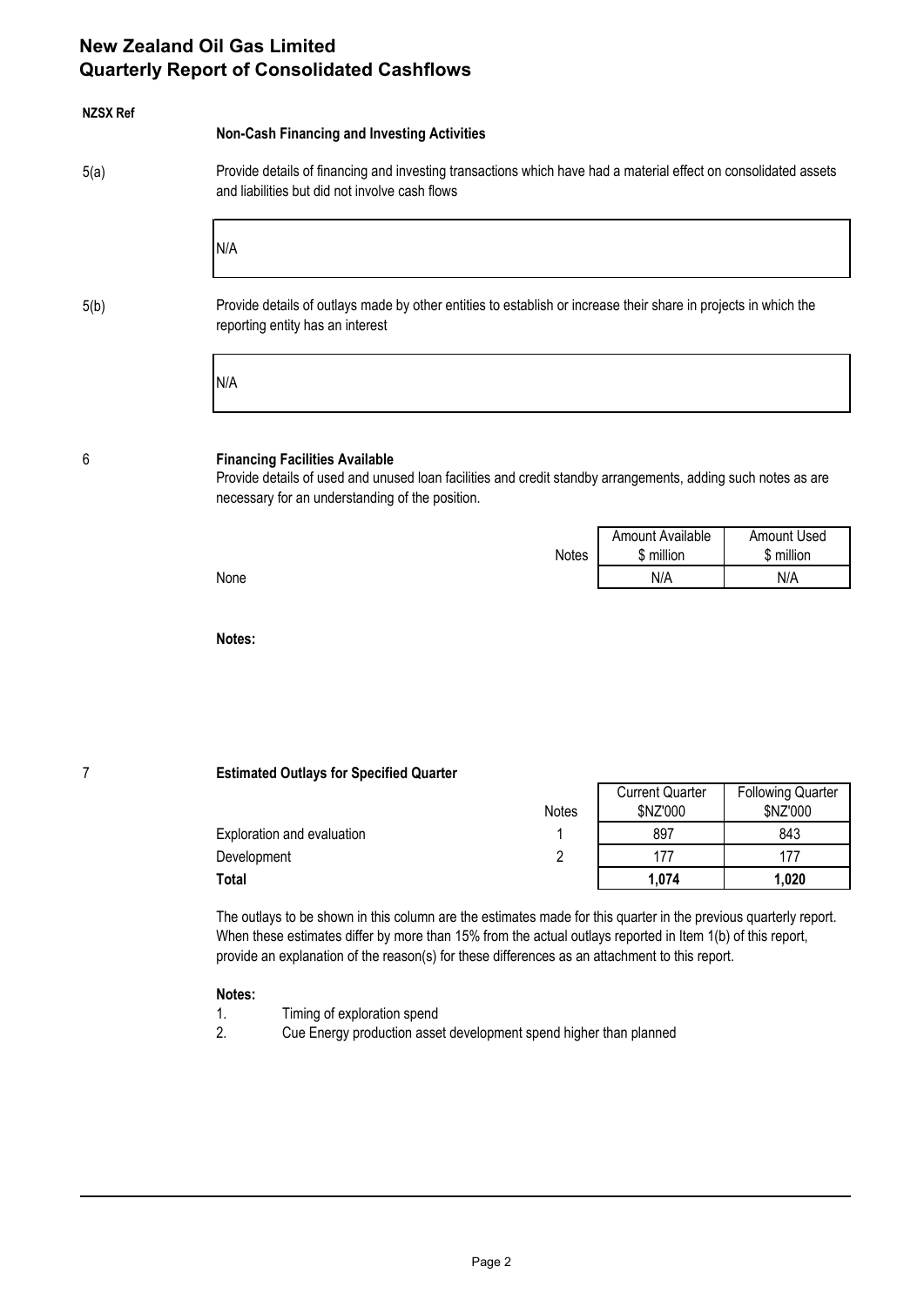# **New Zealand Oil Gas Limited Quarterly Report of Consolidated Cashflows**

#### **NZSX Ref**

### 8 **Reconciliation of Cash**

For the purposes of this statement of cashflows, cash includes: bank bills, cash on hand and at bank, short term deposits and government stock less any overdraft.

| Reconciliation of cash at the end of the quarter (as shown in the<br>consolidated statement of cash flows) to the related items in the<br>accounts is as follows: | <b>Current Quarter</b><br>\$NZ'000 | <b>Previous Quarter</b><br>\$NZ'000 |
|-------------------------------------------------------------------------------------------------------------------------------------------------------------------|------------------------------------|-------------------------------------|
| Cash on hand and at bank                                                                                                                                          | 2,033                              | 3,561                               |
| Deposits at call, term and bank bills                                                                                                                             | 123,005                            | 230,423                             |
| Bank overdraft                                                                                                                                                    |                                    |                                     |
| Other - Joint venture cash                                                                                                                                        | 42                                 | 22                                  |
| Total: Cash at End of Quarter (Item 4(d)/4(b))                                                                                                                    | 125,080                            | 234,006                             |

| The above cash at end of quarter includes cash held in the<br>following material currencies: | <b>Current Quarter</b><br>'000 | <b>Previous Quarter</b><br>'000 |  |
|----------------------------------------------------------------------------------------------|--------------------------------|---------------------------------|--|
| New Zealand Dollars                                                                          | NZD 69,041                     | NZD 168,341                     |  |
| United States Dollars                                                                        | USD 37,331                     | <b>USD 42,906</b>               |  |
| <b>Australian Dollars</b>                                                                    | AUD 4,530                      | AUD 2,617                       |  |
| Indonesian Rupiah                                                                            | IDR 2,086,749                  | IDR 3,968,934                   |  |

9 **Changes in Interests in Mining Tenements**

|      | <b>Note</b>                                                            | <b>Tenement Reference</b>             | Nature of Interest | Interest at Beginning<br>of Quarter % | Interest at End of<br>Quarter% |
|------|------------------------------------------------------------------------|---------------------------------------|--------------------|---------------------------------------|--------------------------------|
| 9(a) | Interests in mining<br>tenements<br>relinquished, reduced<br>or lapsed | PEP 55793 (Vulcan) Exploration permit |                    | 30                                    |                                |
| 9(b) | Interests in mining<br>tenements acquired or<br>increased              |                                       |                    |                                       |                                |

9(c) The Company's "Petroleum Interests" as at 30 June 2017 are set out below.

| PETROLEUM INTERESTS AT 30 June 2017 |                            |                                    |  |  |
|-------------------------------------|----------------------------|------------------------------------|--|--|
|                                     | <b>GROSS AREA</b><br>SQ KM | <b>DIRECT</b><br><b>INTEREST %</b> |  |  |
| <b>1. PETROLEUM MINING PERMITS</b>  |                            |                                    |  |  |
| Sampang PSC                         | 535                        | 15                                 |  |  |
| PMP 38160 (Maari)                   | 80                         | 5                                  |  |  |
| 2. PETROLEUM EXPLORATION PERMITS    |                            |                                    |  |  |
| PEP 52717 (Clipper)                 | 3,423                      | 50                                 |  |  |
| PEP 55794 (Toroa)                   | 9,835                      | 30                                 |  |  |